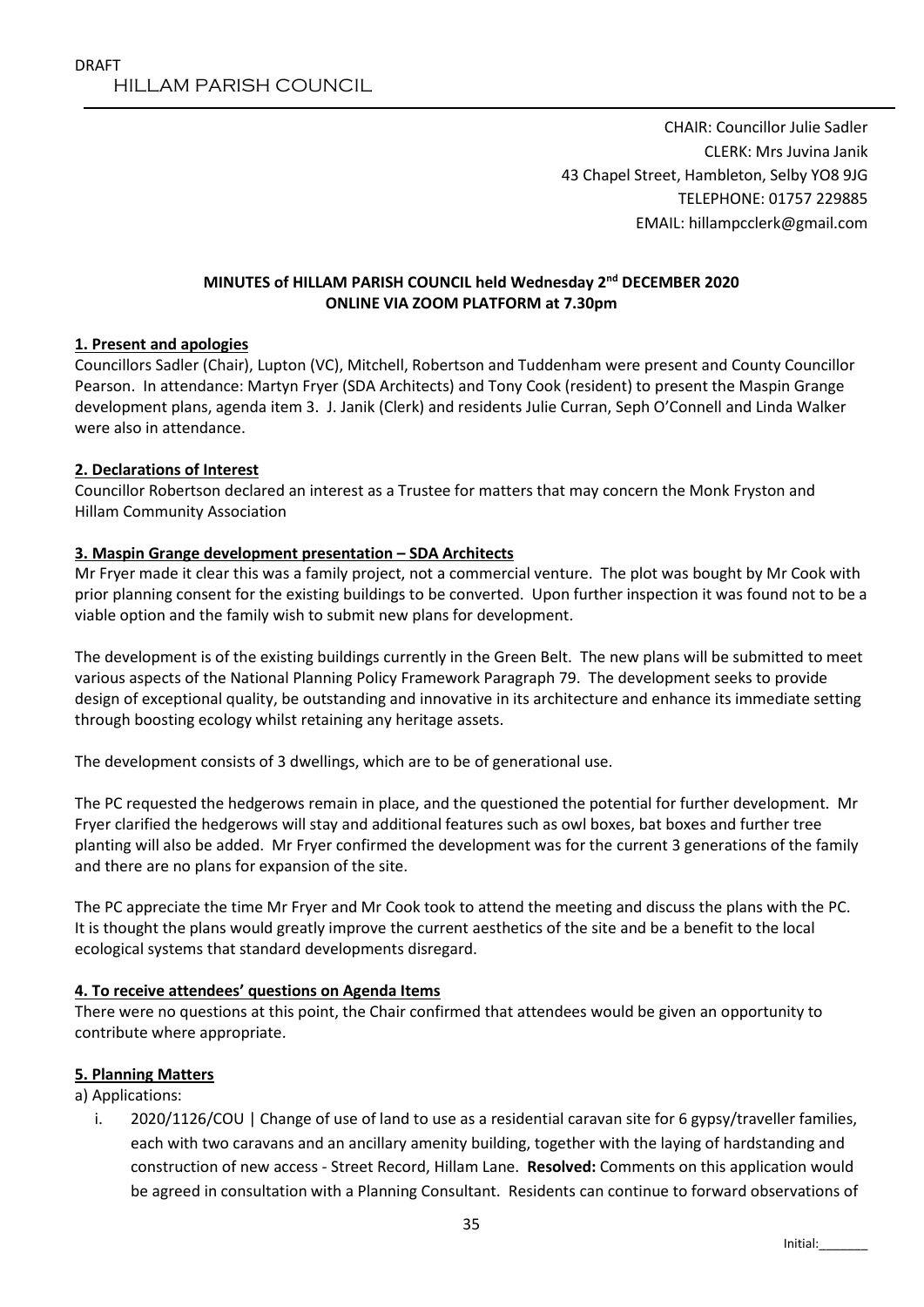### DRAFT

the effects of the site on them to the clerk and these will be taken into consideration for the final response. The final date for observations to be made will be confirmed with SDC by the clerk.

- ii. 2020/1141/OUT |Outline application for erection of a single dwelling with all matters reserved Land South of Brooklands, Betteras Hill Road. **Resolved:** Application states it is not near water but the site is located on a dyke. From the limited information received it is thought that due to the shape of the plot, a 4+ bedroom dwelling would be too large for the site.
- iii. 2020/1142/OUT |Outline application with all matters reserved for the erection of one dwelling in the side garden to the north of the house – Brooklands, Betteras Hill Road. **Resolved:** No observations.
- iv. 2020/1159/S73 | Section 73 application to vary condition 02 (approved plans) of planning permission 2019/0170/HPA for two storey rear extension, garage frontage brought forward and dormer roof over - 27 Hillside Close. **Resolved:** No observations.
- v. 2020/1184/FUL |Change of use from redundant agricultural barn to Wedding Venue Austfield Farm Austfield Lane. **Resolved**: Serious concerns regarding overdevelopment of a Green Belt site. A car park for 45 cars suggests high capacity and this will result in an increase in the amount of traffic to the area. Serious concerns regarding the detrimental effect this will have on residents in the vicinity; the noise and light pollution that more events will bring and the increased frequency of this during unsociable hours.
- vi. 2020/1270/HPA | Replacement swimming pool Hillam Hall Chapel Street. **Resolved:** No observations

# b) Notices of Decision

i. 2020/0766/FUL - Greystones, Chapel Street – Granted

c) To consider and approve spend on Planning Consultant to represent Hillam PC for upcoming planning consultations and related matters.

The quoted cost for the package of work was agreed to be acceptable, but it was noted that further costs are likely to be incurred. It was proposed, by Cllr Robertson that the services of the Planning Consultant be secured and that the issue of access to further funds be looked into following this. This was seconded by Cllr Tuddenham. **Resolved:** All in favour – motion carried. Clerk to contact Consultant to secure services.

d) To consider and approve further actions in relation to current planning matters

It was agreed that a resident group could be set up and neighbouring Parish Councils will be contacted regarding contributions to funding the Planning Consultant, a Hillam Councillor would offer to attend the neighbouring parishes' PC meetings. The CEF will be contacted for potential funding and relevant contacts. Nigel Adams MP is to be contacted with regards to national policies.

# **6. To approve and sign the minutes for Hillam Parish Council Meeting 4 th November and Hillam PC extra Ordinary meeting 20th November 2020**

The minutes for both meetings were approved by council and signed as a true record by the Chair who held the paper copy for the records.

# **7. To receive County, District and Parish Councillors updates on items not on the agenda**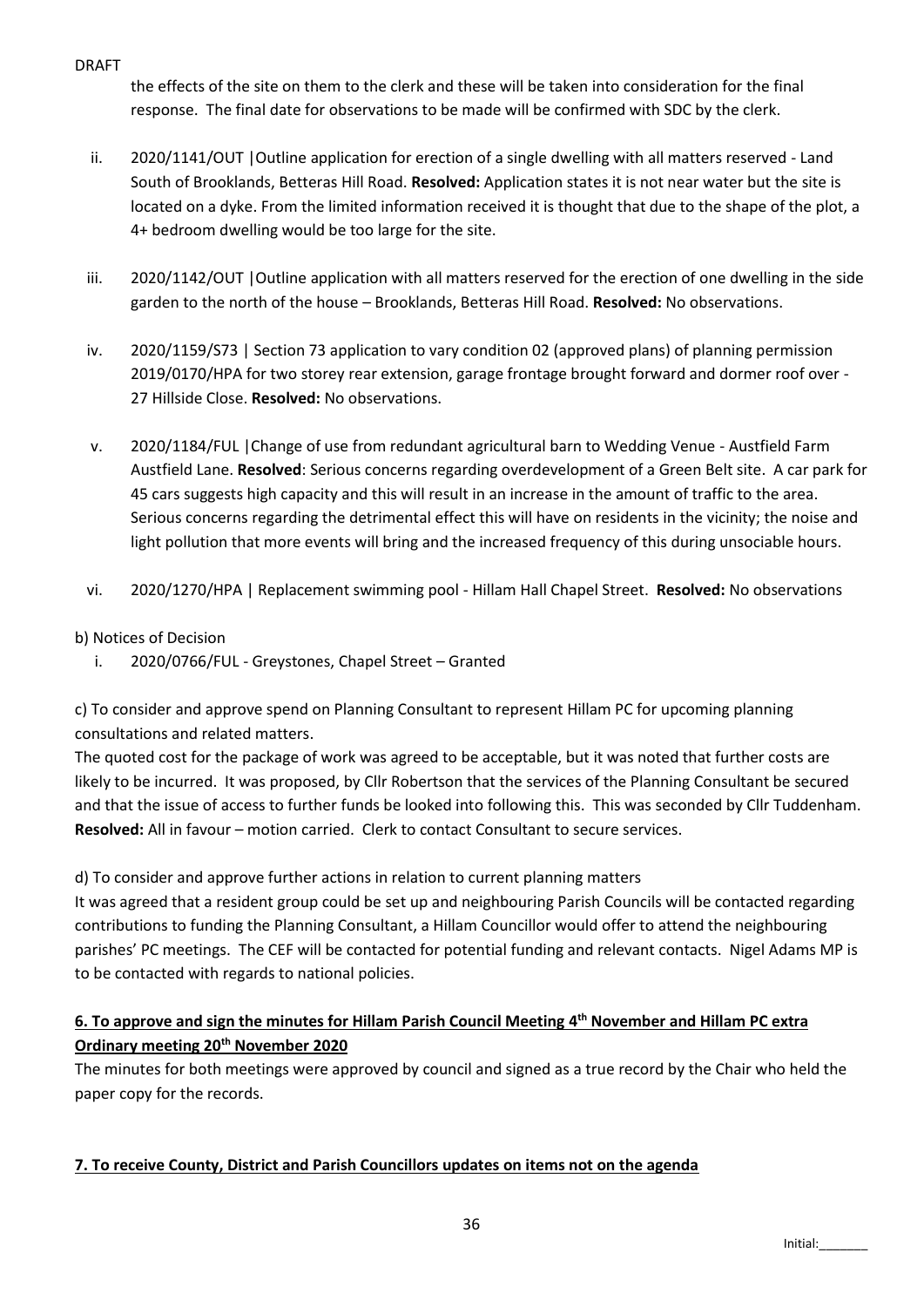DRAFT

- County Councillor Pearson (NYCC) YLCA update regarding access to meetings, links should be given on the agenda.
- Councillor Robertson (MFHCA) the MFHCA have offered to run an event to raise awareness and funds to support the employment of services of a Planning Consultant
- Councillor Tuddenham (Joint Burial Committee) email regarding next year's Joint Burial Committee precept will be sent to the clerk
- Councillor Sadler (Hillam Lights) the event is planned, live Facebook switch-on. Post box for children's letters to Father Christmas, boxes of Chocolate for the children distributed via primary school and pre school

# **8. To receive the Clerk's report**

Ring Tree Lights now reinstated, so Hillam Christmas Lights will be getting put up for this weekend's switch on. Insurers informed.

Extra zoom meetings for discussing ongoing matters

Regularly updating the website and sending updates for distribution to the local neighbourhood networks.

Correspondence to various people, agencies and associations regarding support on the planning aspects and Green Belt development, services which could help and the legalities.

Grass cutting payment received from NYCC

## **9.To report any Village Maintenance matters to the clerk**

Pine Tree Lane street light out Bedfords Fold street sign - replacement

## **10. Items for Hillam News**

Cllr Sadler and the Clerk have prepared an update which Councillors will review, this will then be submitted for inclusion in the Hillam News publication.

### **11. Finance matters**

a) The financial summary was received and the reconciliations were checked against the bank statement. The Chair signed the summary document. The paper bank statements had not yet been received, the Chair accessed the balances via online banking. Closing balance dates should be 24.11.2020.

| <b>COMMUNITY ACC:</b>                                 |   |           |                                                                                                                   |  |             |                  |  |
|-------------------------------------------------------|---|-----------|-------------------------------------------------------------------------------------------------------------------|--|-------------|------------------|--|
| <b>CASHBOOK OPENING</b><br><b>BALANCE: 24.10.2020</b> | £ | 24,467.97 | NB: £1460.66 is ring-fenced grant for<br>website and £500 is ring fenced for<br>pump maintenance gifted by Hillam |  |             |                  |  |
| NOVEMBER 2020 RECEIPTS                                |   | 279.23    | Historians.                                                                                                       |  |             |                  |  |
| NOVEMBER 2020 PAYMENTS                                |   | 1,863.33  |                                                                                                                   |  |             |                  |  |
| <b>CASHBOOK CLOSING</b><br><b>BALANCE: 23.10.2020</b> | £ | 22,883.87 | <b>BANK STATEMENT</b><br>BALANCE: 24.10.2020                                                                      |  | £ 23,501.37 | CHQ<br><b>NO</b> |  |
|                                                       |   |           | Wykeham                                                                                                           |  | 252.00      | 770              |  |
| Difference between<br>Statement and Cashbook:         | £ | 617.50    | <b>MBL Electrical</b>                                                                                             |  | 78.00       | 771              |  |
|                                                       |   |           | Venerable Tree Care                                                                                               |  | £287.50     | 772              |  |
|                                                       |   |           |                                                                                                                   |  |             |                  |  |
|                                                       |   |           | TOTAL O/S E                                                                                                       |  | 617.50      |                  |  |